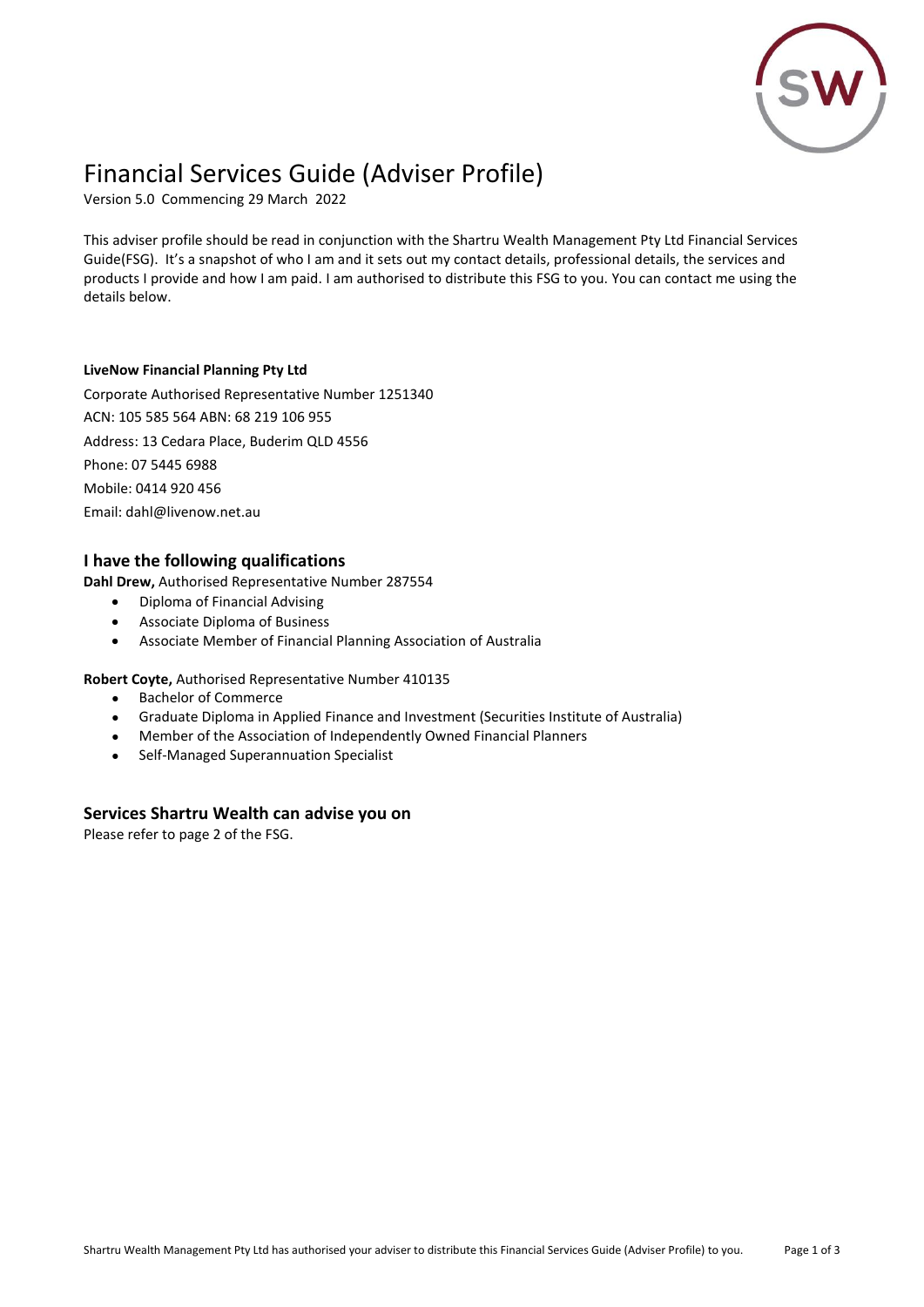

## **Products I can offer you**

I am authorised to provide Personal Advice on and deal in the following financial products:

| <b>Authorised Financial Products</b>                                                                                                                                                                                                                                        | <b>Dahl Drew</b> | Robert Coyte* |
|-----------------------------------------------------------------------------------------------------------------------------------------------------------------------------------------------------------------------------------------------------------------------------|------------------|---------------|
| Deposit and payment products limited to: (a) basic deposit                                                                                                                                                                                                                  | √                | N/A           |
| products; (b) deposit products other than basic deposit products                                                                                                                                                                                                            |                  |               |
| Derivatives                                                                                                                                                                                                                                                                 | N/A              | √             |
| Debentures, stocks or bonds issued or proposed to be issued by a<br>government                                                                                                                                                                                              | √                | N/A           |
| Life products including: (a) investment life insurance products; and<br>(b) life risk insurance products                                                                                                                                                                    | √                | N/A           |
| Interests in managed investment schemes including: (a) investor<br>directed portfolio services                                                                                                                                                                              | √                | N/A           |
| Retirement savings accounts                                                                                                                                                                                                                                                 | √                | N/A           |
| Securities                                                                                                                                                                                                                                                                  |                  | N/A           |
| Standard margin lending facility                                                                                                                                                                                                                                            | N/A              | $\checkmark$  |
| Superannuation (standard)                                                                                                                                                                                                                                                   | ✓                | N/A           |
| Self-managed superannuation funds                                                                                                                                                                                                                                           | √                | N/A           |
| Tax (financial) adviser                                                                                                                                                                                                                                                     |                  | N/A           |
| Portfolio Review:<br>• Internal databases are maintained detailing client's investments<br>that were recommended by the licensee. This does not<br>constitute portfolio monitoring.<br>• Portfolios are reviewed on a regular basis, subject to the client's<br>discretion. | ✓                | N/A           |

*\*Robert Coyte is responsible for certain advice provided to you due to restrictions on my authority in those areas.*

## **How will I charge you for the service?**

I provide clients with a choice of paying a fee-for-service or allowing me to receive commission from the insurance provider that is recommended. In such cases my hourly rate may be reduced or waived for the initial advice and the Implementation fee. A combination of these methods of payment for my services will also be considered. I can provide you with a fee estimate after assessing your requirements. I do not charge or receive commission on managed investment schemes.

| <b>Service Fees</b>                                                                                                                                                                                                                                                                                     | <b>Dahl Drew</b>                                                          |
|---------------------------------------------------------------------------------------------------------------------------------------------------------------------------------------------------------------------------------------------------------------------------------------------------------|---------------------------------------------------------------------------|
| Hourly rate (or part thereof)                                                                                                                                                                                                                                                                           | \$330                                                                     |
| Advice and/or implementation fee (depending on complexity)                                                                                                                                                                                                                                              | Up to \$11,000                                                            |
| <b>Ongoing Retainer</b><br>(based on funds under management, billed through investment portfolio)<br>For example, if your portfolio is for \$100,000 you will be charged \$1,100 for 12 months.<br>I will consider capping this fee for amounts greater than \$1,000,000 depending on<br>circumstances. | Up to $1.1\%$ pa<br>٠<br>Or a flat fee as<br>$\bullet$<br>agreed with you |